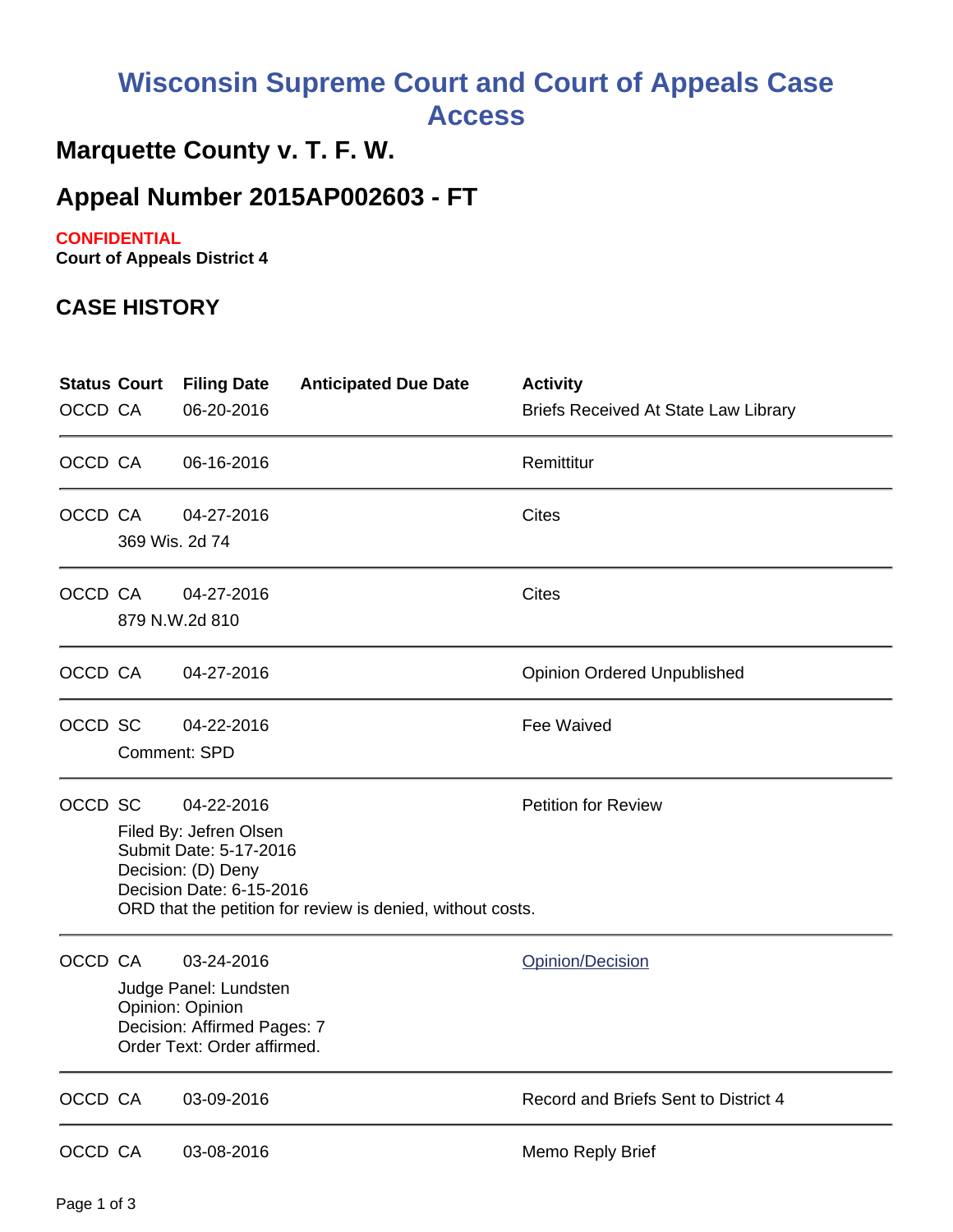| OCCD CA | 02-26-2016<br><b>Comment: MBR-IB</b>                                                                      | Certificate of Filing by Mail          |
|---------|-----------------------------------------------------------------------------------------------------------|----------------------------------------|
| OCCD CA | 02-25-2016<br>Filed By: Karen Lueschow<br>Comment: Appendix to Memo Brief of Respondent                   | Memo Brief of Respondent               |
| OCCD CA | 02-03-2016<br>Filed By: Jefren Olsen<br>Comment: Appendix to Memo Brief of Appellant                      | Memo Brief of Appellant                |
| OCCD CA | 01-13-2016                                                                                                | Case Assigned on Fast Track            |
| OCCD CA | 01-11-2016<br>Comment: 1-1 to 535-1, separate box                                                         | Record                                 |
| OCCD CA | 01-08-2016<br>Comment: Notice of Appearance of Atty. Lueschow for Marquette County                        | <b>Attorney Change</b>                 |
| OCCD CA | 12-28-2015<br>Comment: Notice of Appearance for Marquette County; delete Atty. Bussan; add Atty. Lueschow | <b>Attorney Change</b>                 |
| OCCD CA | 12-28-2015<br>Comment: notice of compilation of record from cir. ct. clerk; placed in file.               | <b>Other Papers</b>                    |
| OCCD CA | 12-21-2015                                                                                                | Notif. Sent-Filing of NAP & Ct. Record |
| OCCD CA | 12-21-2015                                                                                                | <b>Docketing Statement Submitted</b>   |
| OCCD CA | 12-21-2015<br>Comment: SPD                                                                                | Fee Waived                             |
| OCCD CA | 12-21-2015                                                                                                | X Transfer                             |
| OCCD CA | 12-18-2015                                                                                                | Notice of Appeal & Court Record        |
| OCCD CA | 11-30-2015                                                                                                | Notice of Appeal filed in Cir. Ct.     |